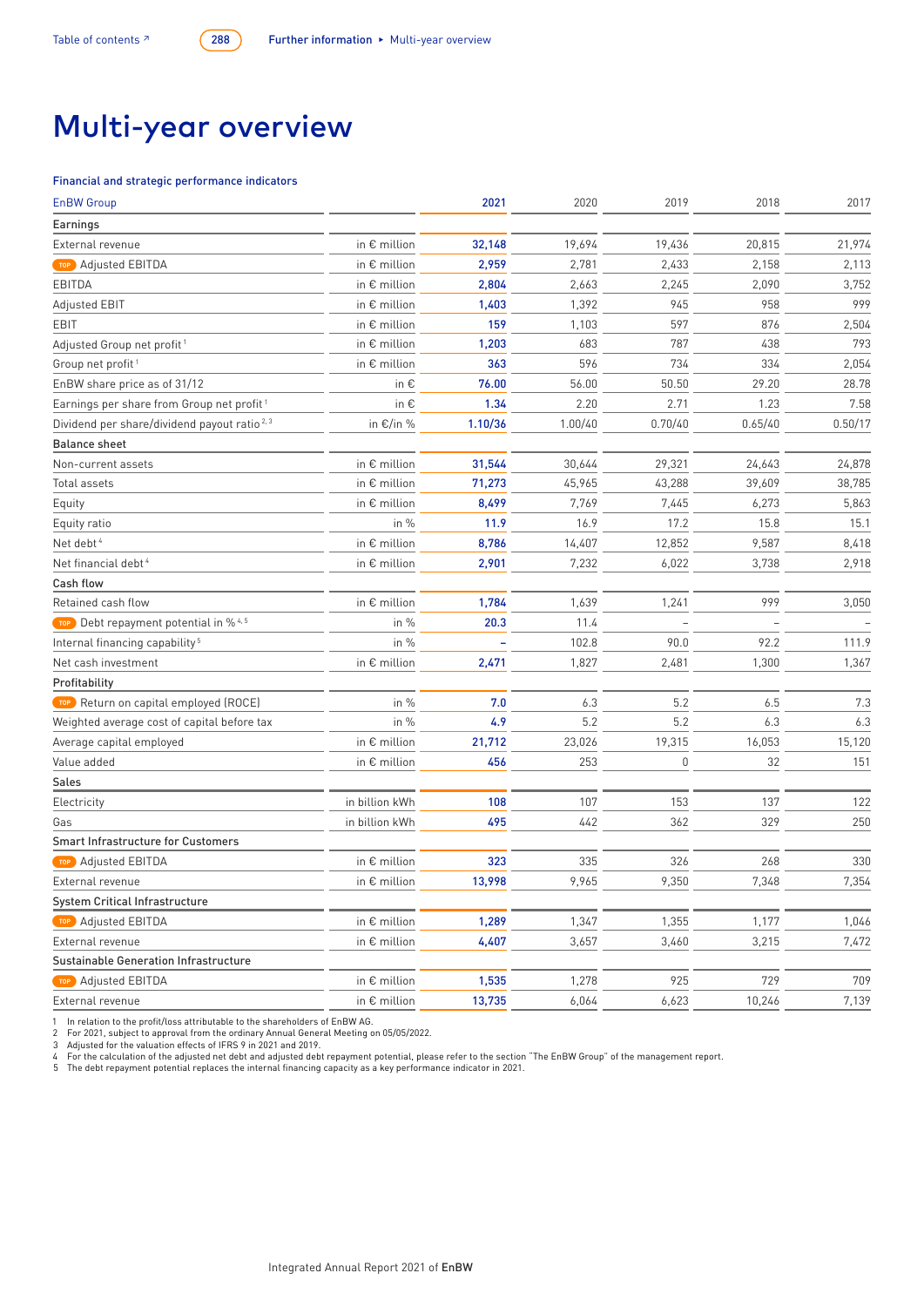## Non-financial performance indicators

|                                                                                                                          |                                   | 2021      | 2020           | 2019     | 2018     | 2017     |
|--------------------------------------------------------------------------------------------------------------------------|-----------------------------------|-----------|----------------|----------|----------|----------|
| Customers and society goal dimension                                                                                     |                                   |           |                |          |          |          |
| Reputation Index<br>TOP <sup>)</sup>                                                                                     |                                   | 55        | 56             | 53       | 51       | 52       |
| EnBW/Yello Customer Satisfaction Index<br>TOP                                                                            |                                   | 127/159   | 132/159        | 116/157  | 120/152  | 143/161  |
| SAIDI (electricity) in min./year<br><b>TOP</b>                                                                           |                                   | 16        | 15             | 15       | 17       | 19       |
| SAIDI (gas) in min./year <sup>1</sup>                                                                                    |                                   | $\leq 1$  | $<$ 1          |          |          |          |
| Environment goal dimension                                                                                               |                                   |           |                |          |          |          |
| TOP Installed output of renewable energies (RE)<br>in GW and the share of the generation capacity<br>accounted for by RE | in GW / in $%$                    | 5.1/40.1  | 4.9/39.0       | 4.4/31.8 | 3.7/27.9 | 3.4/25.8 |
| <b>TOP</b> CO <sub>2</sub> intensity excluding nuclear generation <sup>2</sup>                                           | in g/kWh                          | 478       | 342            | 419      | 553      | 556      |
| $CO2$ intensity including nuclear generation <sup>3</sup>                                                                | in g/kWh                          | 386       | 268            | 235      | 340      | 362      |
| Own electricity generation <sup>4, 5</sup>                                                                               | in GWh                            | 42,399    | 35,149         | 47.807   | 53,492   | 50,194   |
| Total final energy consumption <sup>6</sup>                                                                              | in GWh                            | 2,741     | 2,799          | 2,929    | 3,252    | 3,254    |
| Proportion of RE in final energy consumption <sup>7</sup>                                                                | in %                              | 60.5      | 54.6           | 53.2     | 51.1     | 48.8     |
| Direct CO <sub>2</sub> emissions (Scope 1) <sup>8</sup>                                                                  | in million t CO <sub>2</sub> eq   | 16.3      | 9.5            | 10.8     | 16.6     | 16.7     |
| Indirect CO <sub>2</sub> emissions (Scope 2) <sup>9</sup>                                                                | in million t CO <sub>2</sub> eq   | 0.4       | 0.8            | 0.9      | 1.0      | 1.2      |
| Upstream indirect CO <sub>2</sub> emissions (Scope 3) <sup>8</sup>                                                       | in million t CO <sub>2</sub> eg   | 8.9       | 7.2            | 6.0      | 3.3      | 2.1      |
| Downstream indirect CO <sub>2</sub> emissions (Scope 3)                                                                  | in million $t$ CO <sub>2</sub> eq | 52.0      | 42.6           | 36.0     | 13.6     | 21.6     |
| CO <sub>2</sub> emissions avoided <sup>10</sup>                                                                          | in million $t$ CO <sub>2</sub> eq | 9.8       | 8.9            | 7.9      | 6.9      | 6.3      |
| SO <sub>2</sub> intensity of own electricity generation <sup>5</sup>                                                     | in mg/kWh                         | 185       | 172            | 105      | 184      | 193      |
| NO intensity of own electricity generation <sup>5</sup>                                                                  | in mg/kWh                         | 219       | 198            | 133      | 211      | 230      |
| Carbon monoxide (CO) intensity of own<br>electricity generation <sup>11</sup>                                            | in mg/kWh                         | 20        | 12             |          |          |          |
| Particulate matter (total) intensity of own<br>electricity generation <sup>11</sup>                                      | in mg/kWh                         | 4         | $\overline{2}$ |          |          |          |
| Extracted water <sup>12</sup>                                                                                            | in million $m3$                   | 1,076     | 972            | 1,661    | 1,999    | 2,021    |
| Water consumption <sup>13</sup>                                                                                          | in million $m3$                   | 40        | 34             | 40       | 54       | 43       |
| Total waste                                                                                                              | in t                              | 1,062,477 | 653,273        | 691,115  | 649,062  | 719,570  |
| Hazardous waste                                                                                                          | in t                              | 71,003    | 69,539         | 60.429   | 64,154   | 59,701   |
| Non-hazardous waste                                                                                                      | in t                              | 991,474   | 583,734        | 630,686  | 584,909  | 659,869  |
| Recycling rate                                                                                                           | in %                              | 97        | 94             | 96       | 96       | 96       |
| Radioactive waste                                                                                                        | in g/kWh                          | 0.0006    | 0.0008         | 0.0012   | 0.0010   | 0.0009   |
| Coverage ISO 14001 or EMAS <sup>14</sup>                                                                                 | in $%$                            | 73.3      | 74.8           | 75.5     | 76.9     | 76.7     |
| Coverage ISO 50001 <sup>14</sup>                                                                                         | in %                              | 43.5      | 47.8           | 47.2     | 46.5     | 45.9     |

1 The performance indicator was reported for the first time in 2021. There are no values available for the comparative periods 2017 to 2019.<br>2 The calculation method for the key performance indicator CO<sub>2</sub> intensity will b 492 g/kWh (previous year: 372 g/kWh). This performance indicator still excludes nuclear generation. The CO<sub>2</sub> intensity including nuclear generation for the reporting year was 386 g/kWh<br>(previous year: 268 q/kWh).

3 The performance indicator will be reported until nuclear energy is finally phased out in 2022.

The generation volumes are reported without the controllable volumes for redispatch deployment since 2020.

5 Includes long-term procurement agreements and partly owned power plants.

6 Includes final energy consumption of production including pump energy, energy consumption of grid facilities (electricity, gas and water) excluding grid losses, energy consumption of buildings and vehicles.

, For electricity consumption for which the proportion of renewable energies is unknown, the Bundesmix (federal mix) label for electricity of the respective reporting year is assumed. For fuels, a proportion of 5% bioethan

8 The figures for the previous year have been restated.

9 Market-based method. According to the location-based method, the Scope 2 emissions were 803 thousand t CO<sub>z</sub>eq in 2020 and 753 thousand t CO<sub>z</sub>eq in 2021.<br>10 Through the expansion of renewable energies, energy efficiency

11 Variations in the group of consolidated companies (excluding GKM, Fernwärme Ulm and contracting plants). The performance indicator was reported for the first time in 2020. There are no values available for the comparative periods 2017 to 2019.

12 Total extracted water from surface/river water, well/ground water and drinking water. Does not include water for the drinking water supply.

13 Includes evaporation and wastewater. 14 Measured in % of employees.